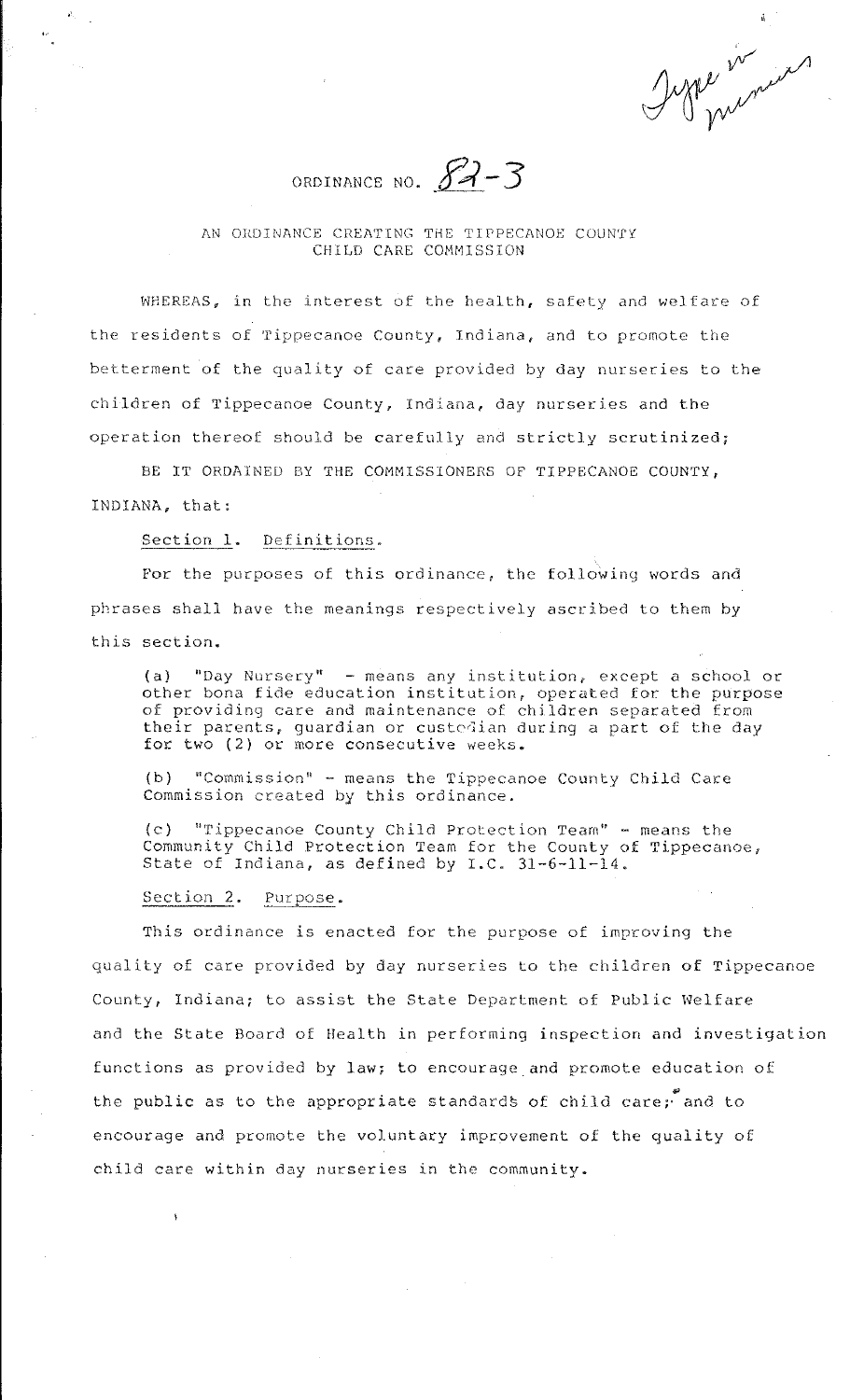Section 3. Jurisdiction and Authority.

(a) Jurisdiction. This ordinance shall apply to all day nurseries located within Tippecanoe County, Indiana.

 $(b)$ I.C. 142. Authority. This ordinance is enacted under authority of  $12-3-2-11$  as amended by the acts of 1981, Public Law

## Section 4. Creation of Child Care Commission.

(a) Appointment of Original Members. The Tippecanoe County Commissioners shall appoint, within ninety (90) days after the effective date of this ordinance, nine (9) members of a Child Care Commission, serving without compensation, known as the Tippecanoe County Child Care Commission. The appointment shall be made after consideration of a written list of twelve (12) individuals made by the Tippecanoe County Child Protection Team within thirty (30) days after the effective date of this ordinance and thereafter annually for successor appointees by December 1 of each year. These recommendations shall be advisory and not mandatory. Such recommendations shall be made to the Mayor of Lafayette, the Mayor of West Lafayette and the Board of Commissioners. After receipt of such list by the Mayors of Lafayette and West Lafayette, each of them shall submit to the Board of Commissioners a written list of three recommended residents of their City for appointment. After the receipt of such recommendations, the Board of Commissioners shall make their appointments, three (3) of whom shall be residents of the City of Lafayette and three (3) of whom shall be residents of the City of West Lafayette and three (3) of whom shall be residents of Tippecanoe County, outside the boundaries of the two Cities. The members of the Commission shall be chosen based on their background, education, experience and expertise in the area of child care, welfare and development.

(b) Terms of Members. Of the nine (9) members first appointed, three (3), (being one who is a resident of each of the three areas from which appointments are made) shall serve for a areas from which appointments are made) shall serve for a<br>period of one (1) year, three (being one from each of the areas from which appointment is made) shall serve for a period of two years and three (3), (being one who is a resident of each of the three areas from which appointments are made) shall serve for a period of three years. Thereafter, each appointment to the. Commission shall be for a period of three years.

(c) Appointment of Successors. When appointing successor members, the Tippecanoe County Commissioners shall, when applicable, consider the recommendations of the original executive authority who recommended the appointment of the member being ceplaced. Such recommeridation shall be made not more than thirty (30) days before the expiration of the term of the member to be replaced. The person or persons recommended shall be residents of the same political subdivision as that served by the executive authority making the recommendation.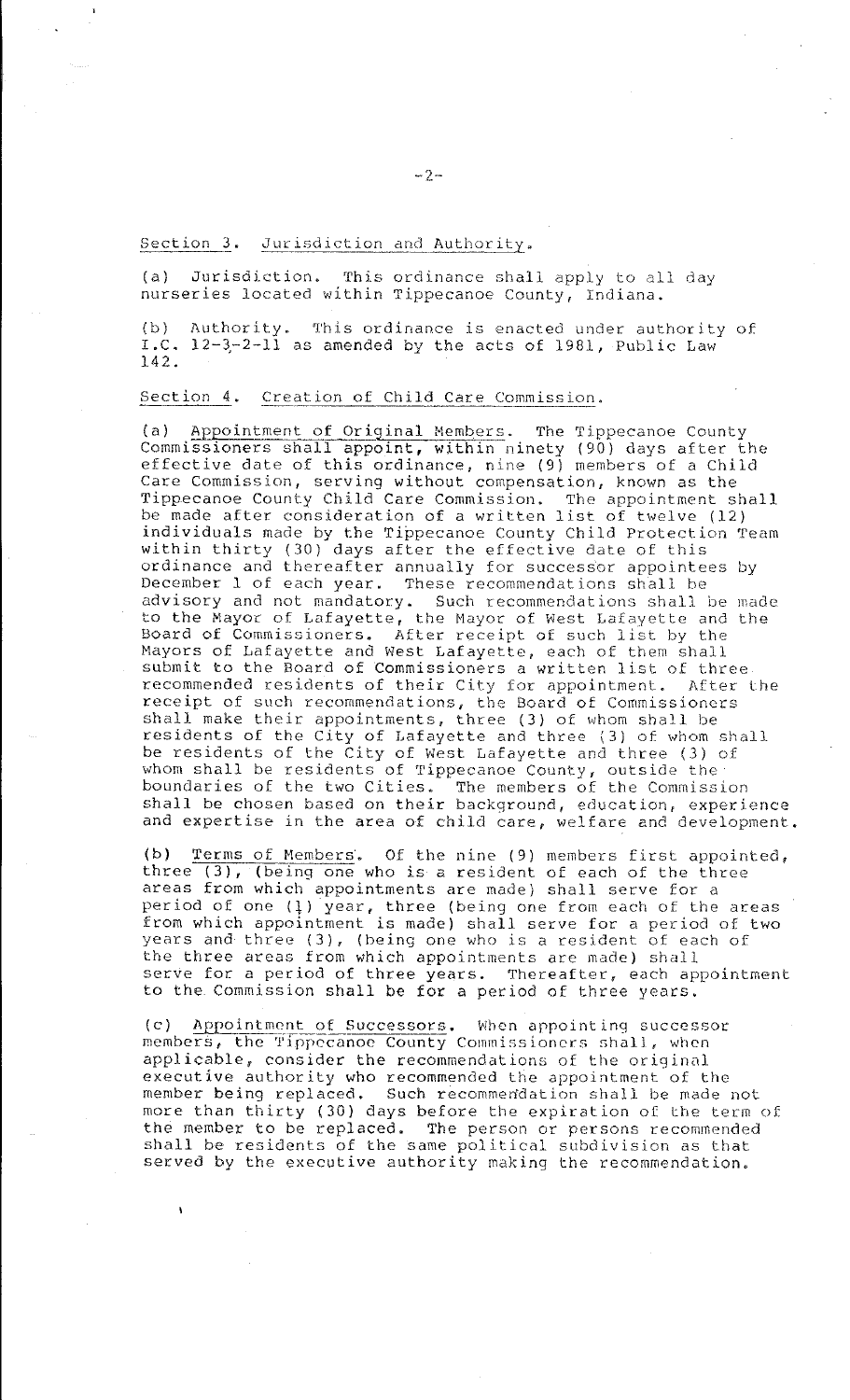(d) Replacement of Members. In the event of the death, resignation or removal of any member, his replacement shall be appointed by the Tippecanoe County Commissioners within thirty<br>(30) days after such death, resignation or removal. Such (30) days after such death, resignation or removal. appointment shall, when applicable, be made after consideration of the recommendation of the original executive authority who recommended the appointment of the member being replaced. The person recommended shall be a resident of the same political subdivision as that served by the executive authority making the recommendation. Such appointment shall be made after consideration of a written list of three (3) individuals submitted within thirty (30) days after such death, resignation or removal by the Tippecanoe County Child Protection Team. Such individuals recommended by the Child Protection Team shall be residents of the same political subdivision as that served by the executive authority which made or recommended the appointment of the member to be replaced, except that a recommended replacement of a member residing outside the boundaries of the cities of Lafayette or West Lafayette shall be of an individual residing outside those cities. The recommendations of the Tippecanoe County Child Protection Team shall be advisory and not mandatory.

(e) Officers and Meetings. The Commission shall elect. from its members, once each year, a Chairman, Vice-Chairman and Secretary. The Commission shall hold one regular meeting each month and such special meetings as the Chairman may deem necessary and shall keep minutes of its meetings. All meetings shall be open to the public and conducted in a public facility selected by the Commission and with adequate notice to the public of the time and place of such meetings as required by<br>law. The Commission may go into executive session to receiv The Commission may go into executive session to receive and discuss information which is deemed confidential by law and for other appropriate purposes as provided by law.

**Sectibn 5. Duties and Powers of** Commission~ **The duties and** 

powers of the Commission are:

(a) To assist, and to employ a person or persons to assist, the State Department of Public Welfare and the State Board of Health in performing inspection and investigation functions in day nurseries as provided by law.

(b) To promote the betterment of the quality of care provided by day nurseries to the children of the community:

(1) by education of the public as to the appropriate standards of child care in day nurseries;

• (2) by assisting in the inspection and investigation of day nurseries to ensure compliance with laws and regulations of the State Department of Public Welfare and State Board of Health;

(3) by enlisting the aid of professionals in the areas of child care and development; and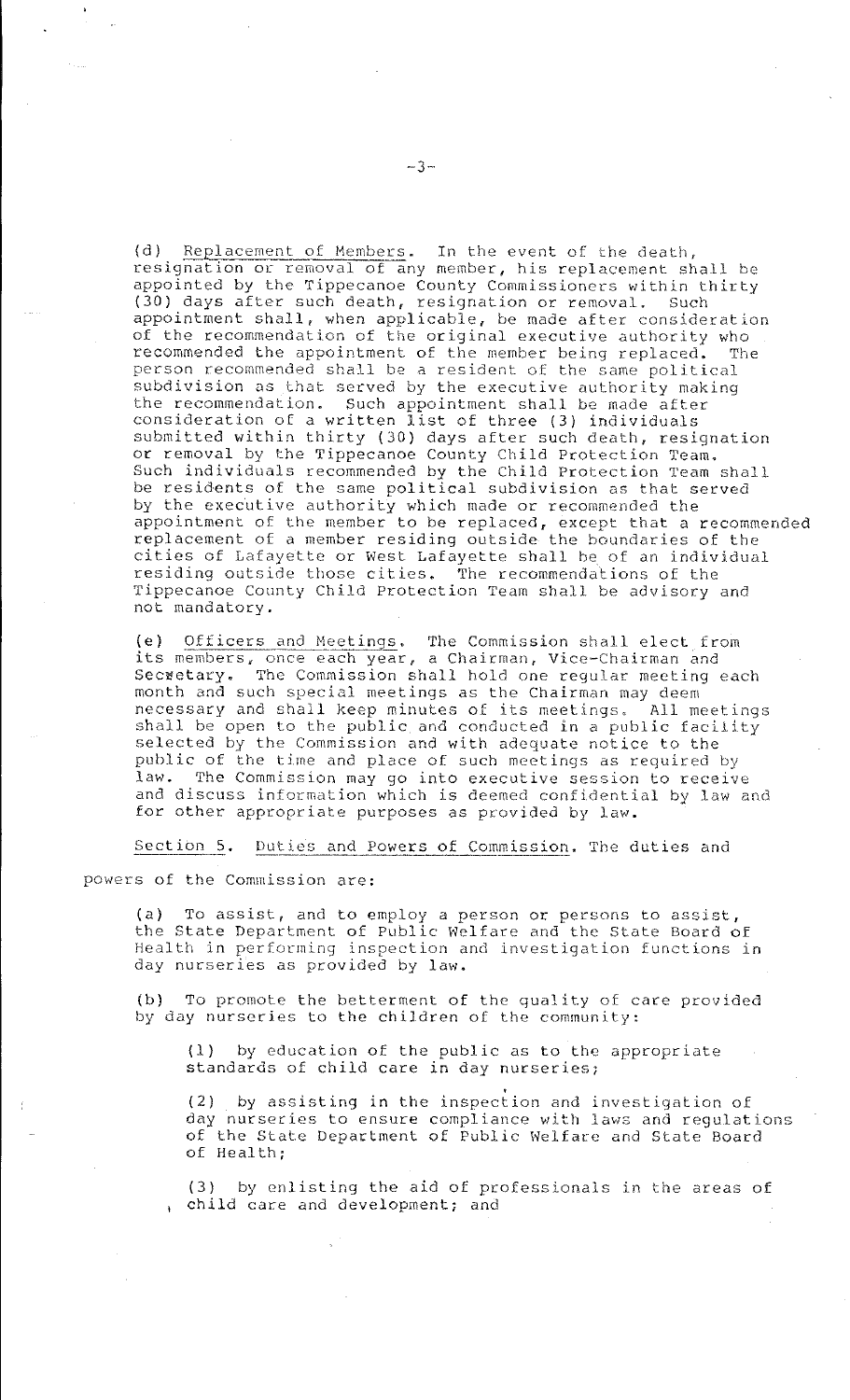(4) by creating and implementing voluntary programs to assist day nurseries in improving the quality of child care in their institutions.

(c) To take action by majority vote; a quorum consists of a majority of members.

(d) To make written reports and recommendations based on the information the Commission receives in performing inspection and investigation functions and to forward the same to the State Department of Public Welfare or the State Board of Health, as the case may be, to the day nursery which is involved and to any other person if to do so would not violate the confidentiality provisions of Section 6 of this ordinance.

(e) To do any and all things necessary and desirable in furtherance of its duties and obligations under this ordinance.

## Section 6. Periodic Inspections; Confidentiality.

(a) The Commission shall periodically, and may at any time, visit and inspect, or designate a person or persons to visit and inspect, day nurseries to assist the State Department of Public Welfare and State Board of Health in performing inspection and investigation functions as provided by law.

(b) The Commission, and its agents and employees, shall keep all records regarding children and all facts learned about children and their parents or relatives confidential, except with regard to its duties and powers set forth in Section 5(d).

Section 7. Reporting Instances of Child Abuse or Neglect.

The Commission shall report any instance of child abuse or neglect, as defined by I.C. 31-6-11-2, occuring on the premises of a day nursery, to the Tippecanoe County Child Protective Service, as defined by  $I.C. 31-6-11-10.$ 

Section 8. Separability.

(a) If any section, subsection, sentence, clause, phrase or portion of this ordinance is for any reason held invalid or unconstitutional by any court of competent jurisdiction, such portion shall be deemed a separate, distinct and independent provision and such holding shall not •affect the validity of the remaining portions thereof.

(b) All ordinances in conflict herewith are hereby repealed.

,,

 $\searrow$